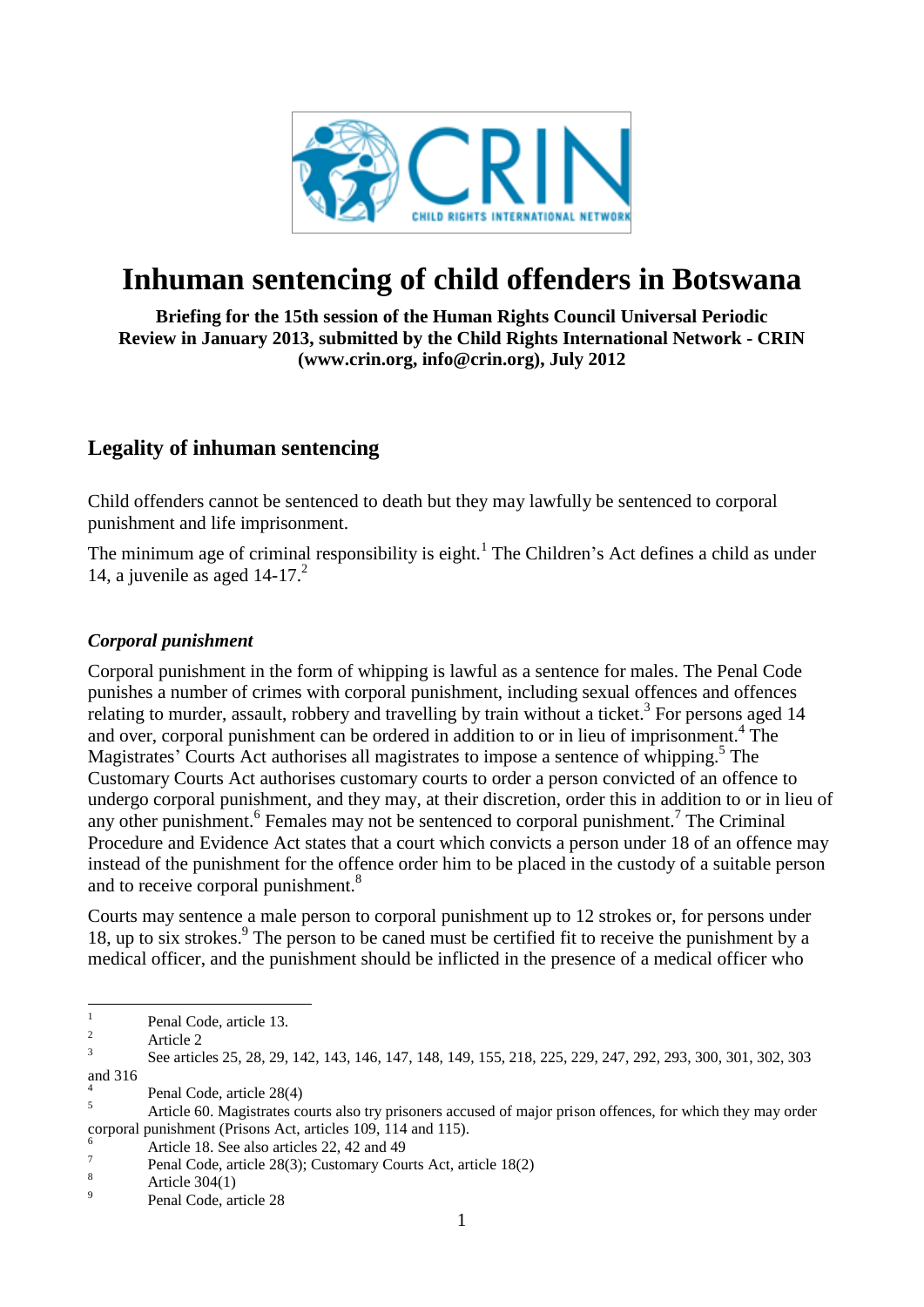must intervene if he considers the person is not fit to continue.<sup>10</sup> The punishment should be administered on the bare buttocks.<sup>11</sup> The caning must not be carried out in instalments, and must be inflicted privately in a prison or in a customary court.<sup>12</sup> For a person under 18, the court may direct where the punishment should take place and who should administer it, and the parent/guardian has a right to be present. $^{13}$ 

In a customary court, the law states that corporal punishment should be inflicted with a cane or a thupa and on the buttocks only, with protection placed over the kidneys.<sup>14</sup> However, as the Criminal Procedure (Corporal Punishment) Regulations 1969 would also seem to apply to customary courts, provisions concerning the infliction of corporal punishment in customary courts appear to be contradictory.

Under the Children's Act 1981, a child in need of care may be returned to his parent/guardian, placed in foster care, sent to a children's home or sent to a school of industry.<sup>15</sup> A child who does not comply with the order is guilty of an offence and may be sentenced to corporal punishment.<sup>16</sup> It is unclear whether this applies only to boys or to boys and girls.<sup>17</sup>

The Children's Act 2009 states that no child shall be subjected to torture or other cruel, inhuman or degrading treatment or punishment, but also states that this "shall not be construed as prohibiting the corporal punishment of children in such circumstances or manner as may be set out in this Act or any other law."<sup>18</sup> The Act provides for a child convicted of an offence by a children's court to be sentenced to corporal punishment.<sup>19</sup> The punishment must be a maximum of six strokes and must be inflicted as specified in the Criminal Procedure and Evidence Act and the Penal Code (see above). $20$ 

#### *Life imprisonment*

The Government has stated that life imprisonment may not be imposed on children under  $18<sup>21</sup>$  but there appears to be no clear prohibition of the sentence. The Penal Code states that a person under 14 may not be sentenced to imprisonment, and a person convicted of an offence punishable with life imprisonment may be sentenced to a shorter term, $^{22}$  but there is no explicit prohibition of life imprisonment for all child offenders. The Code punishes a number of offences with life imprisonment, including those relating to mutiny, piracy, hijacking, rioting, incest, manslaughter,

 $10\,$ <sup>10</sup> Criminal Procedure and Evidence Act, article 305

 $\frac{11}{12}$  *Ibid*, article 3

<sup>12</sup> Criminal procedure and Evidence Act, article 305; Corporal Punishment (Designation of Places for Administering) Order 1982, article 2. The Court of Appeal in 1984 found that to administer corporal punishment in instalments is inhuman and degrading, but corporal punishment *per se* is constitutional (*Clover Petrus and Another vs The State*).

 $13$  Criminal procedure and Evidence Act, article 305

<sup>&</sup>lt;sup>14</sup> Customary Courts (Corporal Punishment) Rules 1972, articles 2 and 3

 $\frac{15}{16}$  Article 19

 $\frac{16}{17}$  Article 20

<sup>17</sup> Article 20 of the Children's Act states that in such cases "any child" may be sentenced to corporal punishment, which must be in accordance with article 305 of the Criminal Procedure and Evidence Act. This latter does not prohibit corporal punishment of females.

<sup>&</sup>lt;sup>18</sup> Article 61, and cf article 27

 $\frac{19}{20}$  Article 85(d)

<sup>&</sup>lt;sup>20</sup> Children's Act 2009, article 90<br>
<sup>21</sup> CDC/C(51/1,110, 27 E)

<sup>21</sup> CRC/C/51/Add.9, 27 February 2004, *Initial state party report to the Committee on the Rights of the Child*,

para. 181

Penal Code, article 27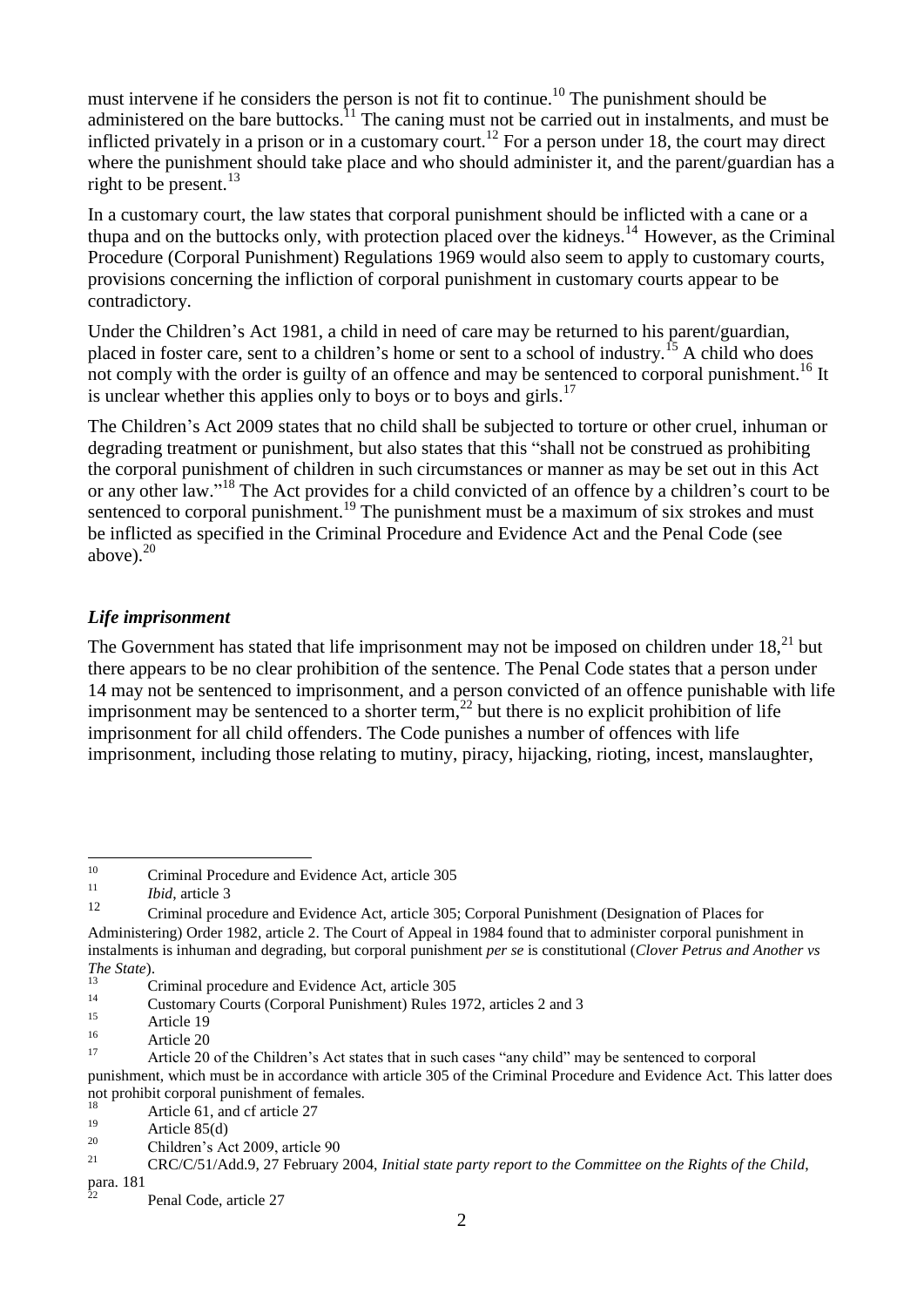murder, causing grievous harm, kidnapping and arson.<sup>23</sup> Such offences are tried by the High Court and are not subject to the provisions of the Children's Act.<sup>24</sup>

In prohibiting the imposition of the death penalty on child offenders, article 26(2) of the Penal Code states that "in lieu thereof the court shall sentence such person to be detained during the President's pleasure, and if so sentenced he shall be liable to be detained in such place and under such conditions as the President may direct, and whilst so detained shall be deemed to be in legal custody". The Criminal Procedure and Evidence Act states that, subject to this provision, any court which convicts a person under 18 of any offence may, instead of imposing the punishment for that offence order that he be placed in the custody of a suitable person for a specific period.<sup>25</sup>

The Children's Act 2009 provides for a child convicted of an offence by a children's court to be sentenced to imprisonment.<sup>26</sup> It states in article 89(3): "A child charged with a capital offence other than murder shall, subject to the provisions of the Penal Code, be sentenced to imprisonment for such term as the court considers appropriate." It does not prohibit imprisonment for life, and does not specify the sentence in relation to murder.

#### **Inhuman sentencing in practice**

We have not been able to obtain official statistics relating to sentencing of child offenders to corporal punishment, life imprisonment or imprisonment "during the President's pleasure".

According to the US Bureau of Democracy, Human Rights and Labor, customary courts in 2004 and 2005 continued to impose corporal punishment against young male offenders for crimes such as vandalism, theft and delinquency. $27$ 

## **Law reform needed**

Legislation should be enacted to explicitly prohibit sentencing child offenders (under 18 at the time of the offence) to corporal punishment and life imprisonment, including under customary law. Legal provisions which specifically provide for sentencing persons under 18 to corporal punishment should be repealed, including the relevant articles in the Penal Code, the Criminal Procedure and Evidence Act and the Children's Act.

#### **Recommendations from human rights treaty monitoring bodies**

Botswana's initial report to the Committee on the Rights of the Child was examined in 2004. The committee expressed serious concern about the legality of corporal punishment and recommended the state to take legislative measures to expressly prohibit punishment in the family, schools and

<sup>23</sup> <sup>23</sup> See articles 42, 45, 53, 63, 65, 79, 80, 81, 124, 168, 201, 217, 218, 219, 222, 224, 225, 226, 227, 228, 229, 254, 326, 333, 337, 360 and 361

<sup>24</sup> See CRC/C/51/Add.9, 27 February 2004, *Initial state party report to the Committee on the Rights of the Child*, paras. 30, 32 and 327; Customary Courts Act, article 13; Magistrates' Courts Act, article 60. Relevant offences include treason, rioting, bribery, extortion, rape, and other sentences punishable by death or long prison sentences.

<sup>&</sup>lt;sup>25</sup> Article 304(1)

 $\frac{26}{27}$  Article 85(e)

<sup>27</sup> U.S. Bureau of Democracy, Human Rights, and Labor (2005), *2004 Country report on human rights practices: Botswana*, [www.state.gov/g/drl/rls/hrrpt/2004/41589.htm](http://www.state.gov/g/drl/rls/hrrpt/2004/41589.htm), accessed 30 September 2010; U.S. Bureau of Democracy, Human Rights, and Labor (2006), *2005 Country report on human rights practices: Botswana*, [www.state.gov/g/drl/rls/hrrpt/2005/61555.htm](http://www.state.gov/g/drl/rls/hrrpt/2005/61555.htm), accessed 30 September 2010